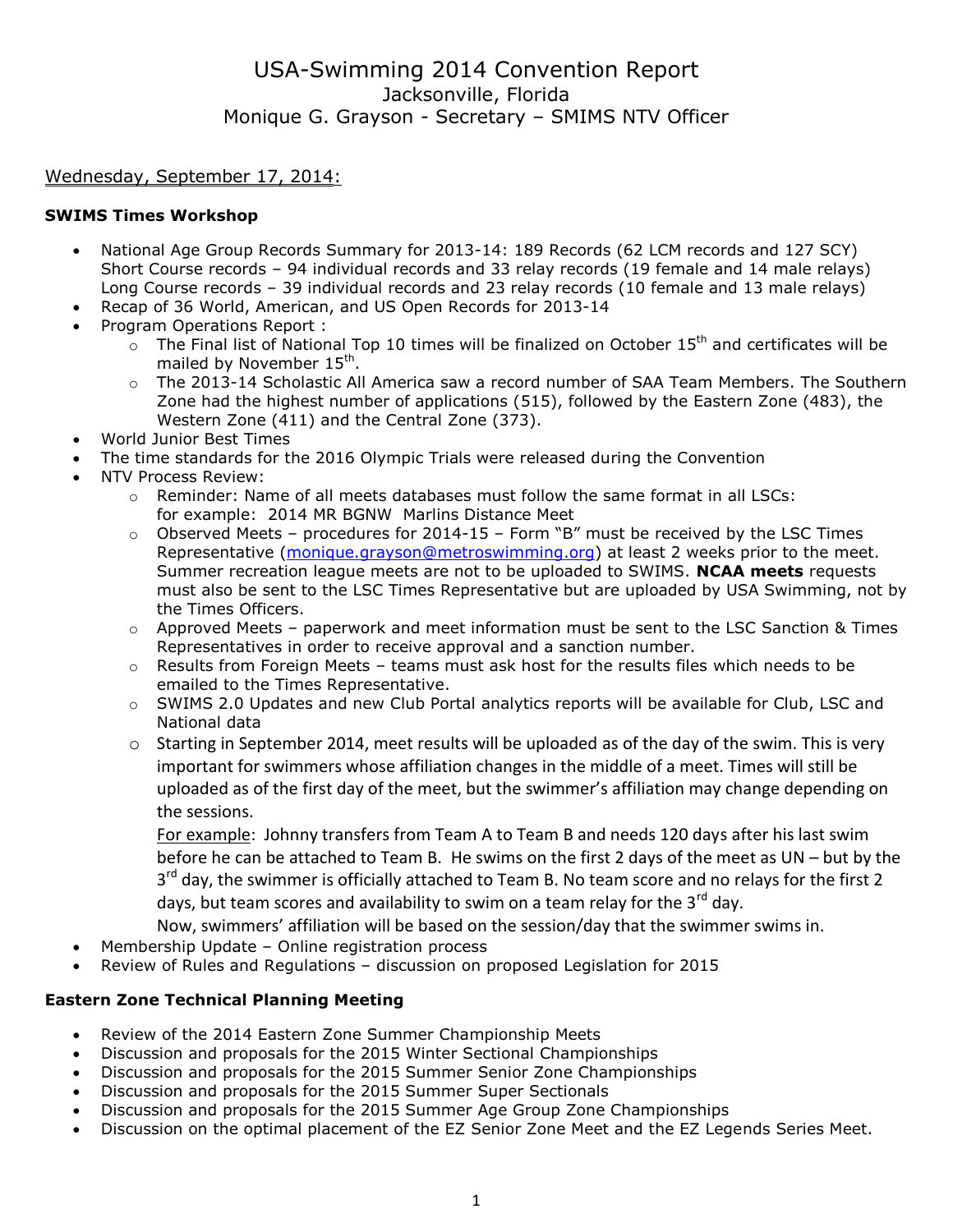# **SWIMS Registration Workshop**

- Presentation on some new features in SWIMS Member Search page times based on swim date
- New Athlete Protection Training (APT) expiration dates
- Information on Apprentice Officials registration
- Deck Pass and proof of membership
- Presentation of SwimToday Campaign "Get in the Funnest Sport there is" [www.swimtoday.org](http://www.swimtoday.org/)
- Explanation on the Times Database Date of SWIM
- New Club Portal Reports Analytics will be available probably in December many new reports will be available on the Club and LSC Portals

### **Safe Sport Workshop**

- Development Zones and Double-Goal Coaches: Leading your organization with PCA Roch King of Positive Coaching Alliance. This interactive, high energy workshop empowers sports leaders, coaches, and parents to develop "better athletes, better people" by creating a positive sports culture at your club or LSC.
- The Double Goal Coach Striving to win and teaching life lessons (great effort, tried hard) Long term goal of life lessons vs. short term goal of winning
- ELM tree of mastery: **E**ffort **L**earning **M**istakes are OK
- Honoring the game: Respect the ROOTS **R**ules **O**pponents **O**fficials **T**eammates **S**elf
- Great workshop!

## **Meet Management: The Players, Roles & Responsibilities**

- Facility/Venue Presentation: Prior to any meet planning set schedule with various meet directors 6-12 months out for big Championship meets. Communication with meet director and meet referee; overstaff (there is always work to do at a swim meet. Collaboration is the biggest part about running a successful swim meet.
- Importance of have Internet access on the pool deck as it is an expectation now. It is highly recommended!
- Meet Director Presentation: 3 main levels of involvement: Facility; Head meet official; meet director
- Post a sign: No Cameras, cell phone or recording devices in the locker rooms, bathrooms and behind the blocks (Timers – no phone or camera while you are timing!)
- Have a special wristband for each person that is allowed on deck (officials, timers, meet marshals, coaches
- Parents and Athletes are encouraged to take the appropriate APT Training on the USA Swimming Web site
- Meet Referee Presentation: Pre-meet "to Do's"; During the Meet; After the Meet 3 "C": Communication; Consistency; Coordination – Use colored paper for re-seeds!

## **Eastern Zone Meeting**

- Approval of Minutes of May 2014
- Meet the Candidates for USAS Presidency: Mary Jo Swalley, Jeff Gudman, Jim Sheehan
- Financial report was accepted as presented
- Approval of Agenda
- Report of Officers Zone Directors, Technical Planning, Zone Championship Coordinator, Athletes Representative, Diversity Chair and Official Chair
- Unfinished Business Eastern Zone By-Laws about Open Water, Eastern Zone Board of review procedures, Endorse & incorporate National Documents into the EZ By-Laws
- Elections:
	- $\circ$  Zone Director Coach Ed Dellert (New Jersey)
	- o Athlete Rep: Ty Seymour (Connecticut)
	- o Secretary/Treasurer: Mary Turner (Virginia)
- Lifetime Achievement Award/Service Award: Boots Hall (Secretary 2006-2014)
- Reports from National Committees
- New Business:
	- $\circ$  Championship Meet Rules / Regulations vs. Eastern Zone Policy Manual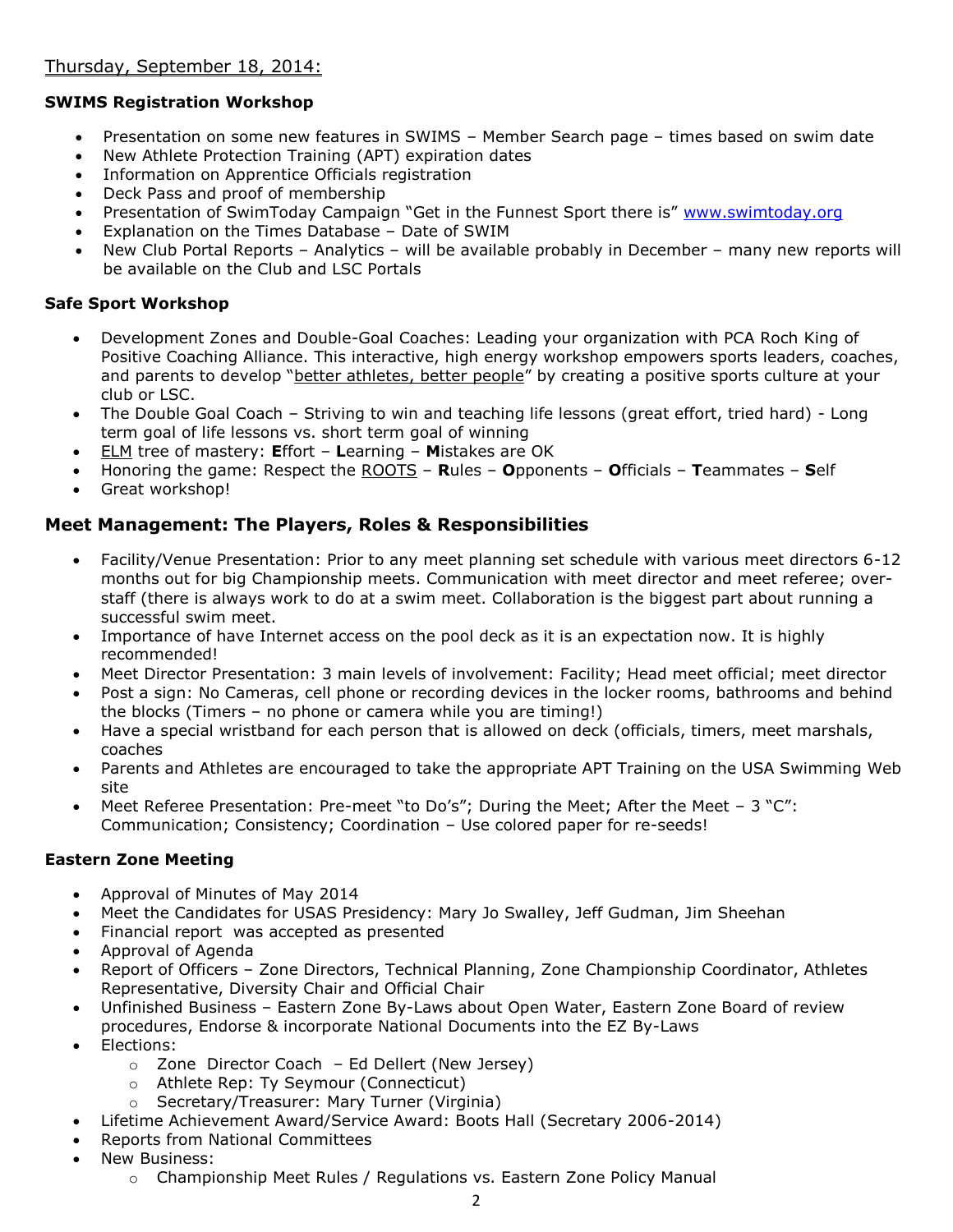- o Meet Dates:
	- EZ Super Sections LC Ithaca  $7/16-7/19/15$
	- USA Swimming Legends Meet Greensboro, NC 7/30-8/3/15
	- USA Swimming Junior Nationals 8/6-8/10/15
	- EZ Senior Open Meet Buffalo 8/6-8/9/15
	- USA Swimming National Championship 8/6-8/10/15
	- EZ Age Group Zone Meet Richmond 8/5-8/8/15
- o Appointment of Age Group Coach Position (Adam from Niagara)
- o Finance Committee Recommendations
- The May Eastern Zone meeting will be held in Virginia Beach, VA in May 2015. Dates TBA

### Friday, September 19, 2014:

#### **LSC Leadership Workshop**

 This workshop was run by the Club Development Staff – **LEAP** was developed by LSC Development Board to have LSC's get more effective - Interesting Interactive Workshop! level  $1$  = required items

level 2 = doing more (incentives are \$.50 per athlete in the LSC (min. \$1,000 and max. \$2,500)

level 3 = exceptional (incentives are \$1.00 per athlete in the LSC (min. \$2,000 and max. \$5,000)

- Organizational Life Cycle: where is our LSC: Conception, Infancy, Puberty, Young Adulthood, Adulthood, Late Adulthood, Old Age, or Revitalization???
- Vision Statement: where you want to be in 10-15 years (write Newspaper headline)
- Mission Statement; 17 words or less Know what it is and review it annually. Read it at every single Board of Directors meeting!!! Why do we need it? Education and Excellence
- Legal Responsibilities of a Nonprofit Board Duty of Care; Duty of Loyalty; Duty of Obedience
- By-Laws need to be looked at every couple of years P&P Manual needs to be finished
- The Board Building Cycle: Identify, Cultivate, Recruit, Orient, Activate, Educate, Rotate, Evaluate, And Celebrate!!! What is the role of the Board and what are the responsibilities? Top 10 list: #10 facilities #9 meet management #8 enhanced Competitive Opportunities #7 membership grows & retention #6 Partnerships #5 Communication #4 Athletes Performances #3 Volunteer Development #2 member Education #1 Governance
- The three hats of a Leadership Team: Board Member; Implementer; Volunteer Members must take off their "Club" hat if they are on the LSC Board (What's Best for the LSC)
- Useful Criteria for structuring task forces and committees
- How do we safeguard against Conflict of Interest?
- Do a Board Self-Assessment Survey regularly (Strategic planning; strategies thinking Pre-Retreat Exercise (SWOT = Strengthens, Weaknesses, Opportunities, Threats); Leadership Retreat
- Types of Policies Board related; personal; financial By-Laws – are changed by approval of HOD
	- Policy Manual is changed by approval of BOD
- Crisis Management How will you communicate in a crisis situation? Components of a crisis management plan
- General Chair Job description from Model By-Laws
	- o Key Financial Questions Board Members should ask
	- o Fiduciary Responsibility (monitoring, checks and balances, oversight, reporting to USAS
	- o LSC Financial Reporting Requirements
- What is an LSC does not have a Permanent Office (Staff) who does the work??? At this time, 33-35 LSC's have permanent Office Full time paid position (with benefits) – metro is one of the Top 5 LSC's (re: athletes #) but does not have a full time Permanent Office….

The LSC Permanent office staff is the "face" of the LSC – Who is answering the phone?

LSC's need to have a full time permanent office personnel otherwise there is too much work and not enough hours in a day to do it all!!! Examples of LSC Office:

- o All Volunteers (almost none at this time)
- $\circ$  Paid permanent office + Volunteers